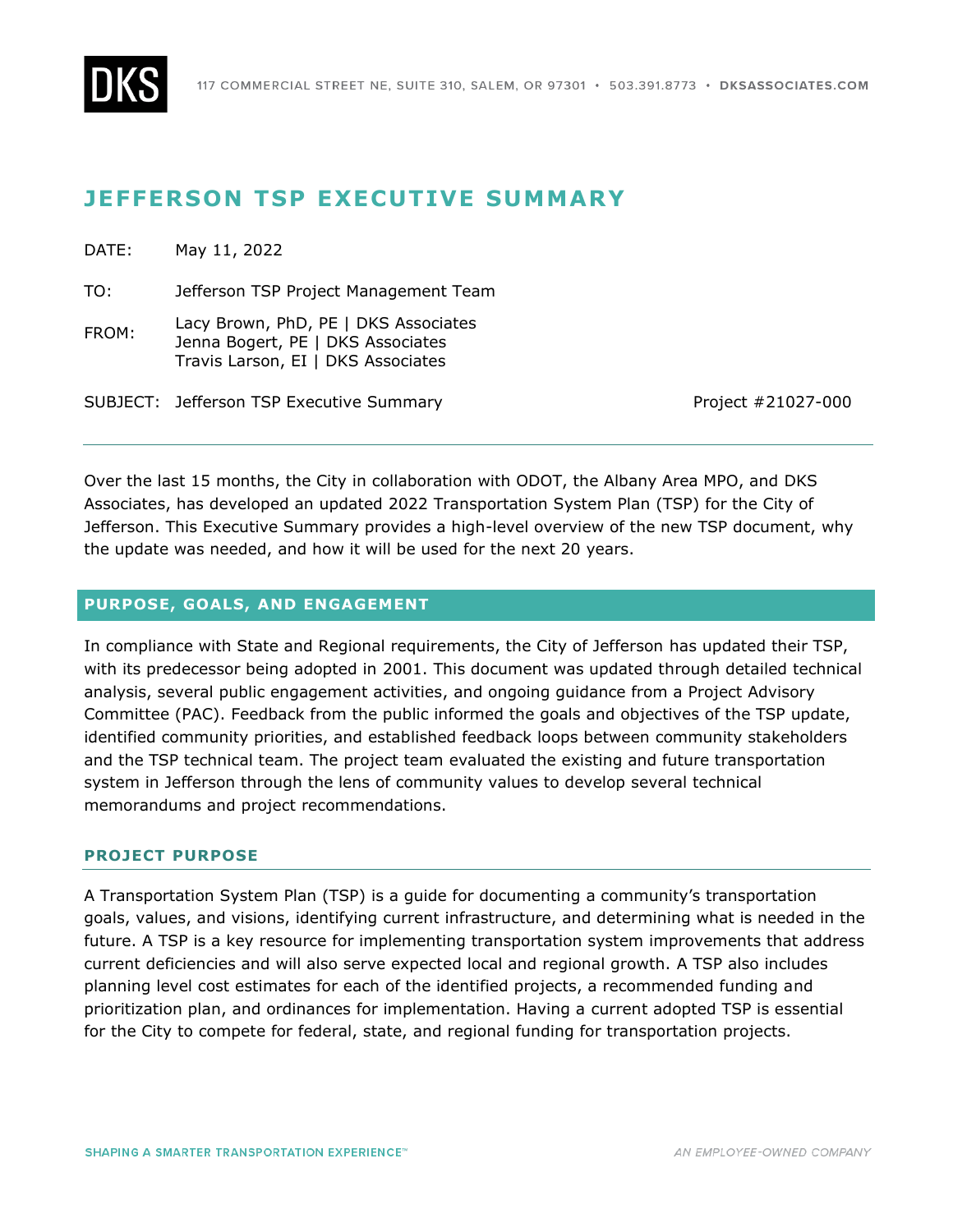#### **KEY ELEMENTS OF A TRANSPORTATION SYSTEM PLAN**



**FIGURE 1: TSP PROJECT PROCESS**

Because the previous Jefferson TSP was adopted in 2001, Jefferson needs an updated TSP that reflects current statewide and regional policies, current community values, the most accurate estimates of future growth in and around Jefferson, and an updated list of prioritized transportation system improvements for the City to invest in.

### **GOALS & OBJECTIVES**

The following goals and objectives for the Jefferson TSP were developed in coordination with City staff and the project advisory committee (PAC), and were further refined based on feedback collected during the public engagement process. The goals and objectives were used to guide the project team in the development, evaluation, and prioritization of solutions that best fit the community and provided the basis for policies to support the implementation of this TSP. Further explanations of each of these goals presented through key objectives are provided in the TSP.

- Goal 1: Safety Provide safe routes, corridors, and intersections for all modes of transportation.
- Goal 2: Mobility, Accessibility, and Connectivity Provide a transportation system that connects all members of the community to destinations within and beyond the City of Jefferson and optimizes the performance of the transportation system for the efficient movement of people and goods.
- Goal 3: Livability Provide a transportation network that preserves the character of the City and makes it more convenient for people to walk, bike, use transit, and drive less to meet their daily needs.
- Goal 4: Coordination Coordinate with regional partners to provide a cohesive and interconnected transportation system.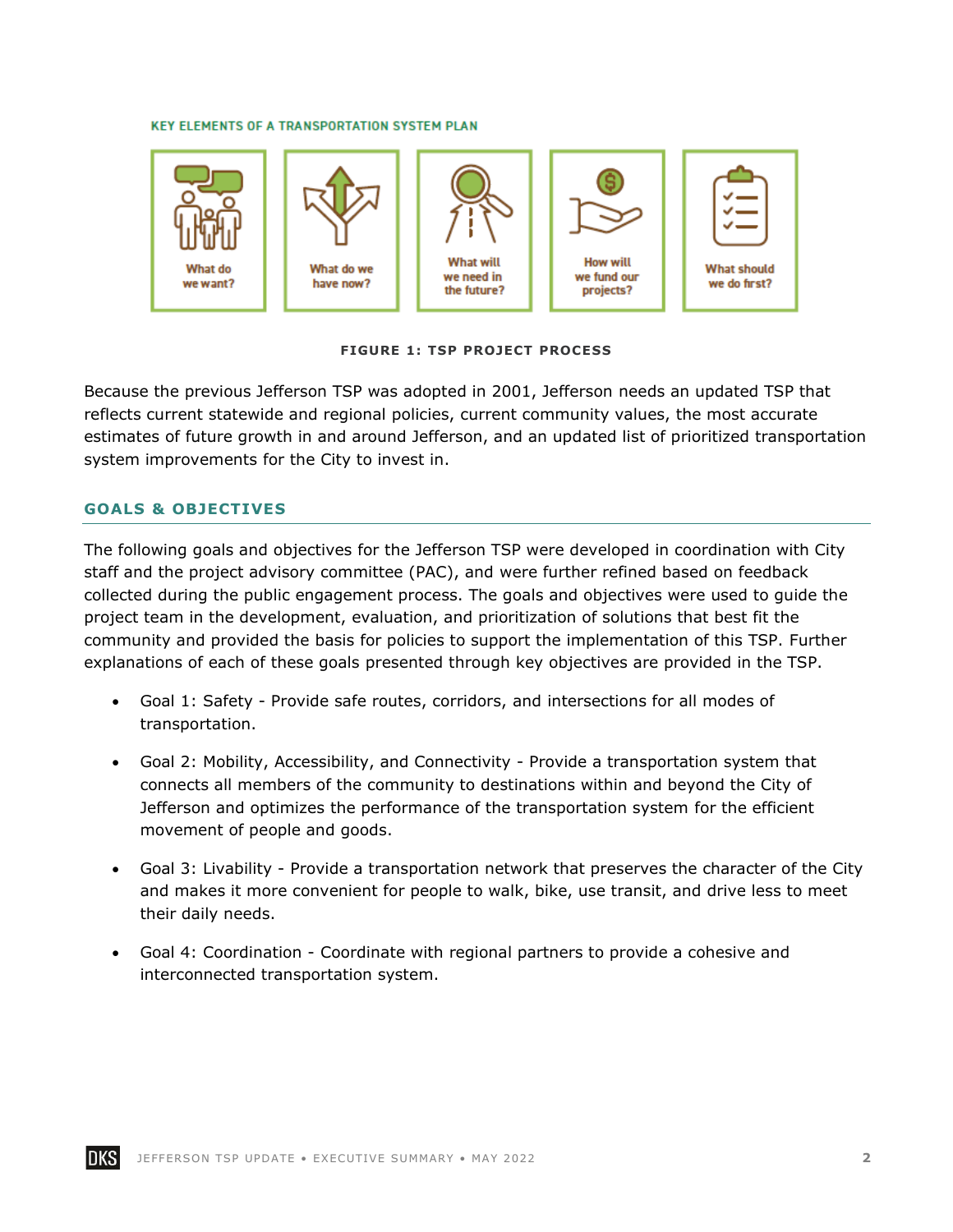### **PUBLIC ENGAGEMENT & INVOLVEMENT**

Public outreach and feedback were important to ensure that the Jefferson TSP was consistent with the community's needs and desires. The open houses were accessed through the City's project website and provided the general public with video presentations and an interactive mapping platform. Announcement of the open houses were made on the City's Facebook page, community newsletters, and sent out as a notice with utility bills.

The first Community Online Open House for the project was held from July 26th to August 6th (total of 12 days), and the second Community Online Open House was held from October 15th to October 22nd (total of 8 days).

Open house participants were concerned with pedestrian and bicyclist safety and connectivity throughout Jefferson, including around the schools, along OR 164, on Main Street south of OR 164, and railroad crossings. Speed and safety concerns along Hazel Street between OR 164 and 5th Street were also highlighted, as well as the degrading pavement quality of OR 164.

Participants in the second online open house provided feedback on the proposed projects. Many of the projects received notable support, while the most common concern was related to potential impacts to properties to accommodate OR 164 Urban Upgrades. It is important to note that any upgrades to the highway will be constrained to the existing right-of-way.

# **PRIMARY DEFICIENCIES AND KEY PROJECTS**

A holistic analysis of the entire Jefferson Transportation System was conducted to determine the primary deficiencies of the system. A list of projects was then developed to complement the needs of the system, and that list was prioritized to determine the likelihood of funding.

### **DEFICIENCIES AND METRICS ANALYZED**

To determine the current state of the Jefferson transportation system, a variety of metrics were analyzed. This included assessing land use and population estimates, how people travel and move through the system, roadway connectivity, intersection mobility targets, crash history and safety, bicycle and pedestrian facilities, transit services, rail implications, and traffic diversion from I-5 that detours through Jefferson along OR 164.

From the holistic assessment, a set of transportation needs were developed based on the previously stated Goals and the existing state of the system. The needs are shown in [Figure 2](#page-3-0) and summarized by the categories of Vehicles, Transit, Rail, Pedestrians & Bicyclists, and I-5 Diversion Events.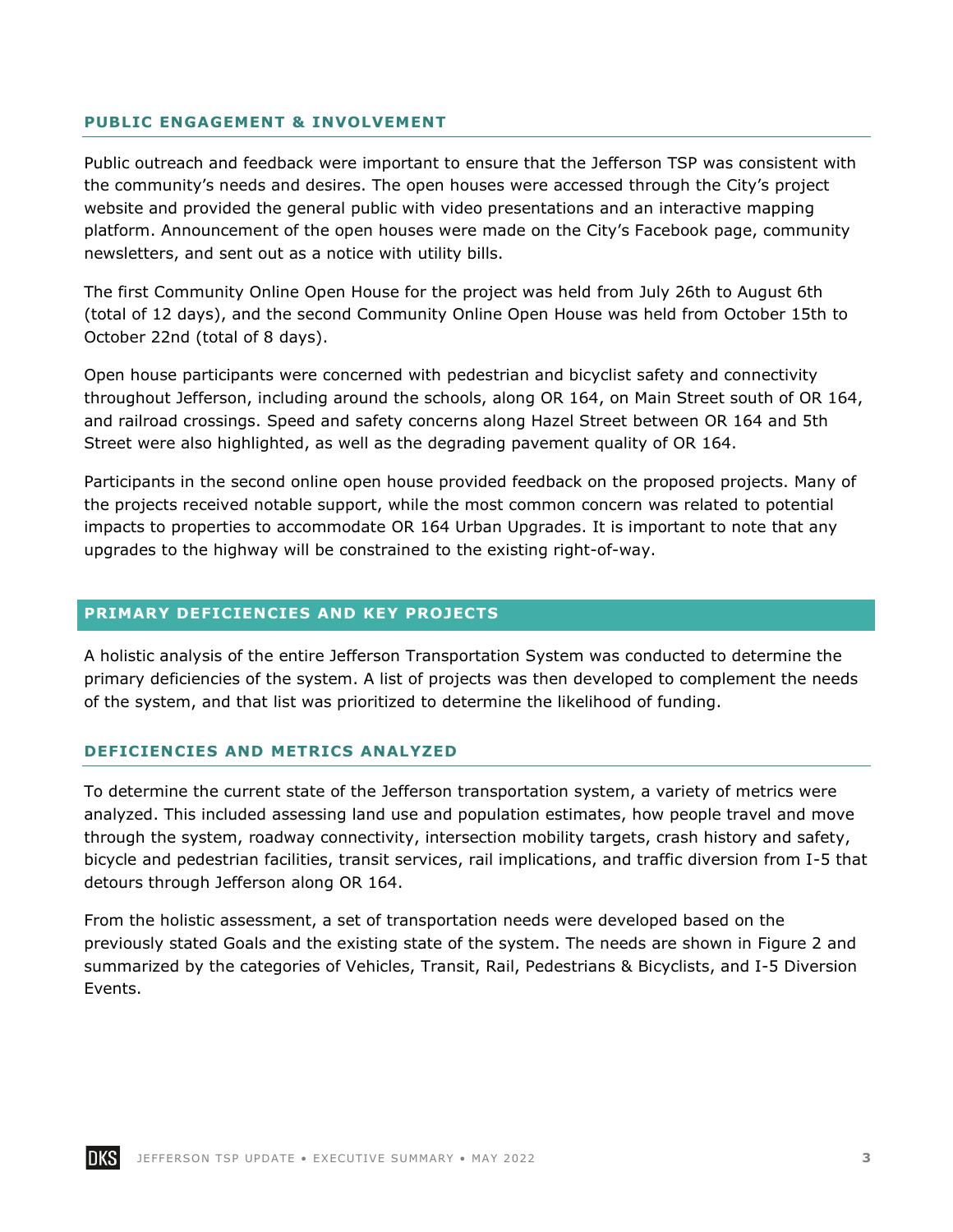# **VEHICLES**



- Provide additional capacity and/or traffic control upgrades at OR 164/North Avenue and OR 164/Hazel Street
- · Implement safety treatments at OR 164/ North Avenue and along OR 164 near Mill Street and Main Street.
- · Improve east-west and north-south connectivity on the local street system

# **PEDESTRIANS & BICYCLISTS**



- Provide necessary sidewalks and crossings (roadway and rail) to establish safe routes to school
- . Infill gaps in the network of sidewalks. accessible ramps, and bicycle facilities
- · Improve connectivity and accessibility across OR 164 and the railroad

# **TRANSIT**



Establish transit service in Jefferson for better access to the primary commuter destinations of Salem/Keizer and Albany/Corvallis

**RAIL** 



- . Improve the pedestrian rail crossing at 3rd Street
- . Improve local street connectivity for all users to minimize travel disruptions during train events

# **I-5 DIVERSION EVENTS**



While the City cannot influence the occurrence of incidents on I-5 or the amount of traffic that detours through Jefferson, improvements to the transportation system within Jefferson will reduce the impact these events have on local travel.

- . Improving the connectivity of the local street system will minimize reliance on OR 164 for local travel
- Providing enhanced pedestrian crossings on OR 164 will make it easier and safer for pedestrians and bicyclists to cross the highway when traffic volumes are high
- · Providing additional capacity and improved traffic control at key intersections along OR 164 will reduce delays experienced by local traffic

#### **FIGURE 2: JEFFERSON TRANSPORTATION SYSTEM NEEDS**

# <span id="page-3-0"></span>**PROJECT DETERMINATION AND PRIORITIZATION**

Transportation solutions were developed to mitigate the identified deficiencies and provide a transportation system that is aligned with the goals of the community. These projects were split into six different categories: Roadway Extension (EX), Intersection Upgrade (IN), Multimodal (MM), Pedestrians and Bicyclists (PB), Safe Routes to School (SS), and Transit (TR). **The full project list can be found in Table 2 and Figure 16 within the TSP.**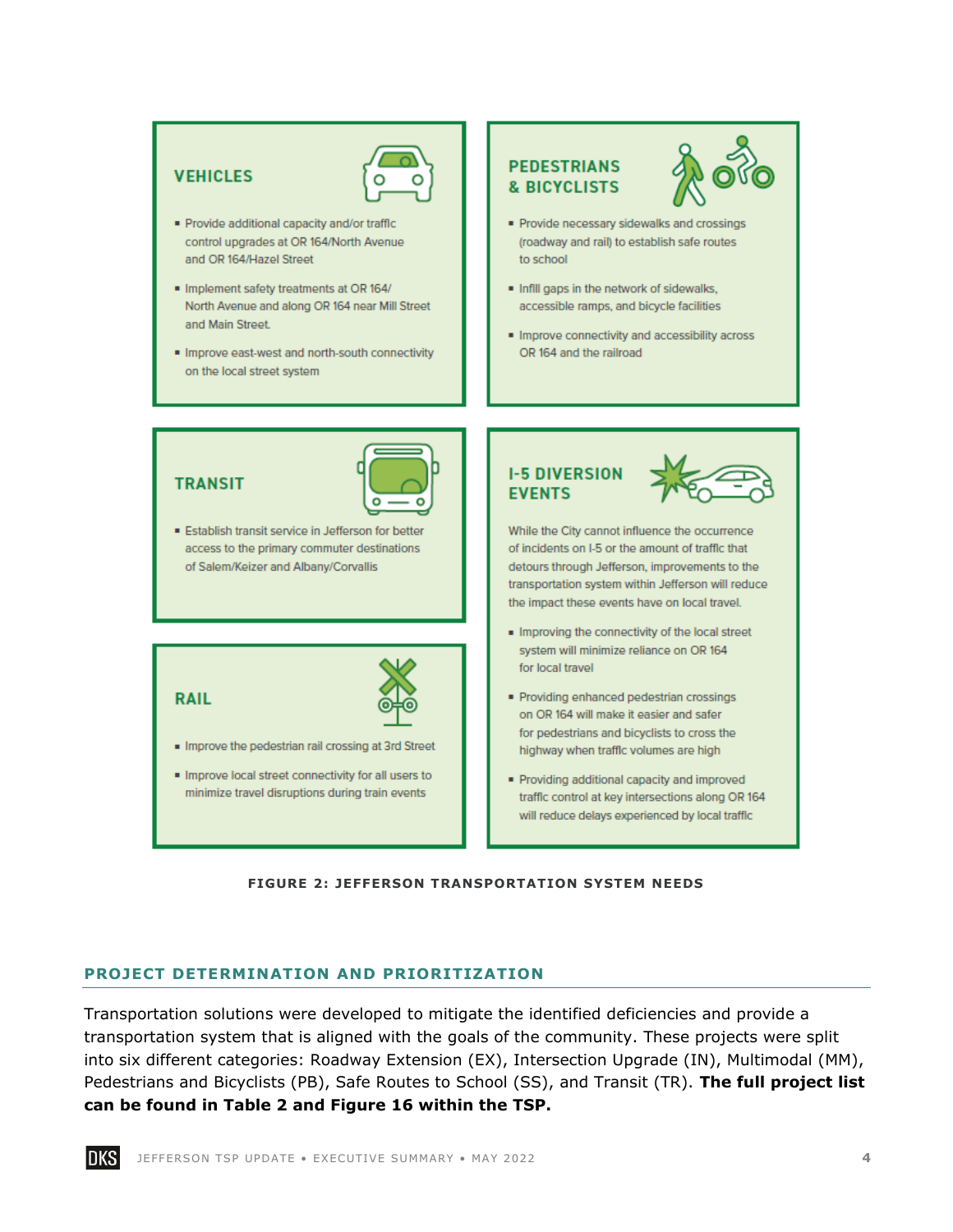A priority rating of High, Medium, or Low (referred to as the Evaluation Rating) was assigned to each project based on its significance, adherence to the goals and objectives, public opinion, and inclusion in other regional plans.

The TSP includes a total of 32 recommended projects to improve the transportation system to accommodate community priorities and future growth. The cost of these 32 projects totals over \$81M, much of which will be funded through partnerships with other agencies and private developers and through state and federal grants. A Likely Funded list of projects was developed that includes the highest-priority projects that the City is responsible for funding and could reasonably fund with the estimate \$8.66M in forecasted revenue from the state gas tax. The following Like Funded project list establishes reasonable expectations for planning purposes but does not commit the City of Jefferson to constructing them, nor does it limit Jefferson to constructing those projects first.

| <b>PROJECT</b><br>ID | <b>PROJECT NAME</b>                         | <b>EVALUATION</b><br><b>RATING</b> | <b>COST</b><br><b>ESTIMATE</b> | <b>FUNDING</b><br><b>SOURCE</b> | <b>PROJECT</b><br><b>LIST</b> |
|----------------------|---------------------------------------------|------------------------------------|--------------------------------|---------------------------------|-------------------------------|
| <b>MM-04</b>         | I-5 Traffic Diversion Congestion Mitigation | Medium                             | Varies                         | City                            | <b>Likely Funded</b>          |
| <b>MM-08</b>         | All-Way Stop Removal                        | Medium                             | \$3,000                        | City                            | <b>Likely Funded</b>          |
| <b>PB-02</b>         | OR 164 Enhanced Pedestrian Crossing         | High                               | \$425,000                      | Grants                          | <b>Likely Funded</b>          |
| <b>PB-03</b>         | Union Street Urban Upgrade                  | Medium                             | \$1,600,000                    | Local<br>Partnership            | <b>Likely Funded</b>          |
| <b>PB-04</b>         | Pedestrian Railroad Crossing                | High                               | \$1,700,000                    | <b>Grants</b>                   | <b>Likely Funded</b>          |
| <b>PB-07</b>         | Greenwood Drive Urban Upgrade               | High                               | \$1,375,000                    | City                            | <b>Likely Funded</b>          |
| <b>PB-08</b>         | High Street Urban Upgrade                   | Medium                             | \$1,025,000                    | City                            | <b>Likely Funded</b>          |
| <b>SS-01</b>         | <b>SRTS: School Multi-Use Path</b>          | Medium                             | \$1,700,000                    | City                            | <b>Likely Funded</b>          |
| $SS-02$              | SRTS OR 164 School Crossing                 | High                               | \$275,000                      | Grants                          | <b>Likely Funded</b>          |
| <b>TOTAL</b>         |                                             |                                    | \$8,103,000                    |                                 |                               |

### **FIGURE 3: LIKELY FUNDED PROJECTS**

# **FACILITY STANDARDS AND CODE AMENDMENTS**

As both the Jefferson transportation system and greater Oregon transportation system has grown and changed over the last 20 years since the last TSP, street standards and the legal city code were assessed to determine their applicability for the current system and the future needs of the system. Therefore, for smooth and cohesive facilitation of the recommended TSP projects, revised facility standards and code amendments are recommended for both the Jefferson Municipal Code and Comprehensive plan. Specific details regarding the code and policy amendment language can be found in **Tech Memo #5: Plan and Development Code Amendments**.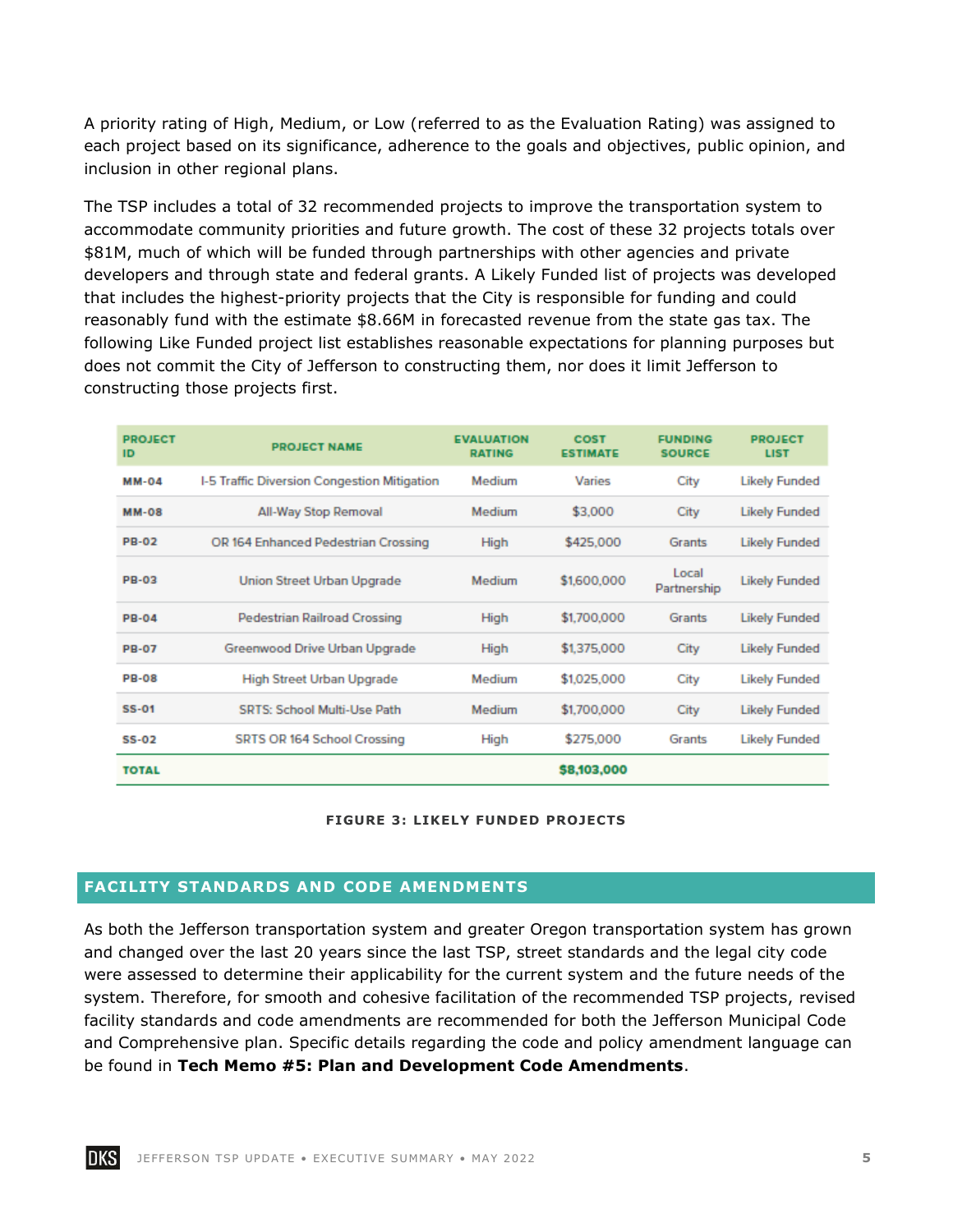# **REVISED AND REIMPLEMENTED STANDARDS**

Within the TSP, five sets of facility and performance standards are discussed: Street Functional Classification, Street Standards, Access Spacing Standards, Mobility Standards, and Transportation Impact Analysis (TIA) guidelines.

- The functional classifications designated by the city within the Urban Growth Boundary (UGB) remain relatively the same. Greenwood Drive was changed from a Minor Collector to a Major Collector, and the Major Collector designation for Cemetery Hill Road was extended all the way to the eastern UGB limits.
- Clarification is provided that official street standards are to be found in the Jefferson Municipal Code and Jefferson Public Works Design Standards. City street cross-sections are provided for illustrative representation.
- New access spacing standards are presented which are clearer and reflect new guidance in access spacing. These are also clarified in the code amendments below.
- Intersection mobility standards are adopted which provide Level of Service (LOS) D as the minimum acceptable operating condition for both signalized and unsignalized intersections during the weekday peak hour.
- New TIA guidelines are developed that describe the development review process in more detail with regards to transportation impacts.

## **COMPREHENSIVE PLAN AMENDMENTS**

Amendments to the policies in the Transportation section of the Comprehensive Plan are recommended to better reflect the updated TSP goals: safety; mobility, accessibility, and connectivity; livability; and coordination. The proposed amendments replace all existing transportation objectives and policies with new policies that are consistent with the goals and objectives that guided the TSP update process.

### **JEFFERSON MUNICIPAL CODE AMENDMENTS**

The following 10 recommendations serve to align the Code with the desired projects in the new TSP. Further explanations of each of these recommendations can be found in Tech Memo #5: Plan and Development Code Amendments.

- Recommendation 1: Revise Development Code Section 12.12.040 to allow transportation facilities, services, and improvements that are consistent with the TSP to be permitted outright in all zones.
- Recommendation 2: Expand pedestrian circulation requirements for commercial development to apply to all zones where commercial development is permitted. Also, strengthen existing internal pedestrian circulation standards for office park and commercial development.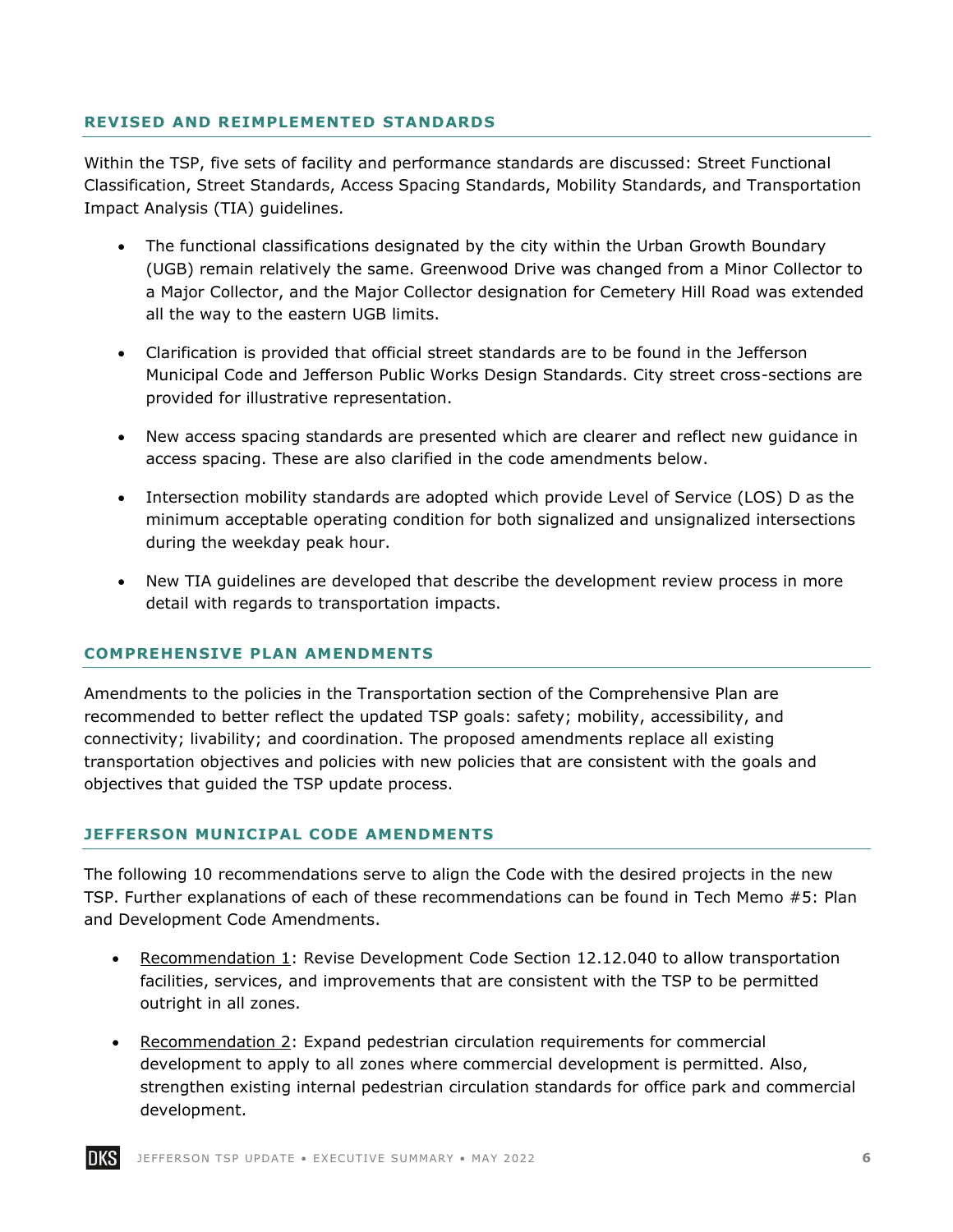- Recommendation 3: Add language to Section 12.44.060 that requires bicycle parking facilities for multifamily, retail, office, and institutional developments. Reduce required parking for certain uses to better reflect best practices and create maximum parking standards, to apply city-wide or exclusively in the densest area(s) of Jefferson (e.g., downtown). Eliminate exemption for new or modified uses land uses in existing buildings. Modify existing on-street parking credit to include new development.
- Recommendation 4: Incorporate access spacing standards from the updated TSP into the Development Code and apply to all zones.
- Recommendation 5: Ensure code standards are consistent with adopted/updated TSP street standards. Update code standards to match updated TSP street standards. Note: A narrow local street option is included in the adopted TSP (2001). The recommendation is to codify the standard and include circumstances (e.g., topography, existing development patterns) where the narrower street option may be proposed.
- Recommendation 6: Incorporate thresholds for when a Transportation Impact Analysis (TIA) is required as part of a land use application, including language that confirms the City's ability to condition approval based on the findings of the TIA report. Include language that clarifies required mitigation be proportionate to the impacts of the proposed development and that conditions of approval may include off-site improvements.
- Recommendation 7: Update and enhance pedestrian connectivity standards. Add requirements for bikeways along arterials and major collectors. See proposed bike lane requirements in Section 12.48.040.F under Recommendations 4 and 5.
- Recommendation 8: Add a provision that allows consolidated review of land use applications.
- Recommendation 9: Add language to the Development Code procedures sections specifying the need to provide ODOT notice when proposals are adjacent to, or that will have an impact on, transportation facilities.
- Recommendation 10: Add criteria to Comprehensive Plan Amendments, Section 12.104.050, that specifically address TPR compliance. The criteria should require a "significant effect" determination for proposed amendments to the Comprehensive Plan or land use regulations and, consistent with TPR -0060, that the proposed changes are consistent with the "identified function, capacity, and performance standards" of the impacted facility.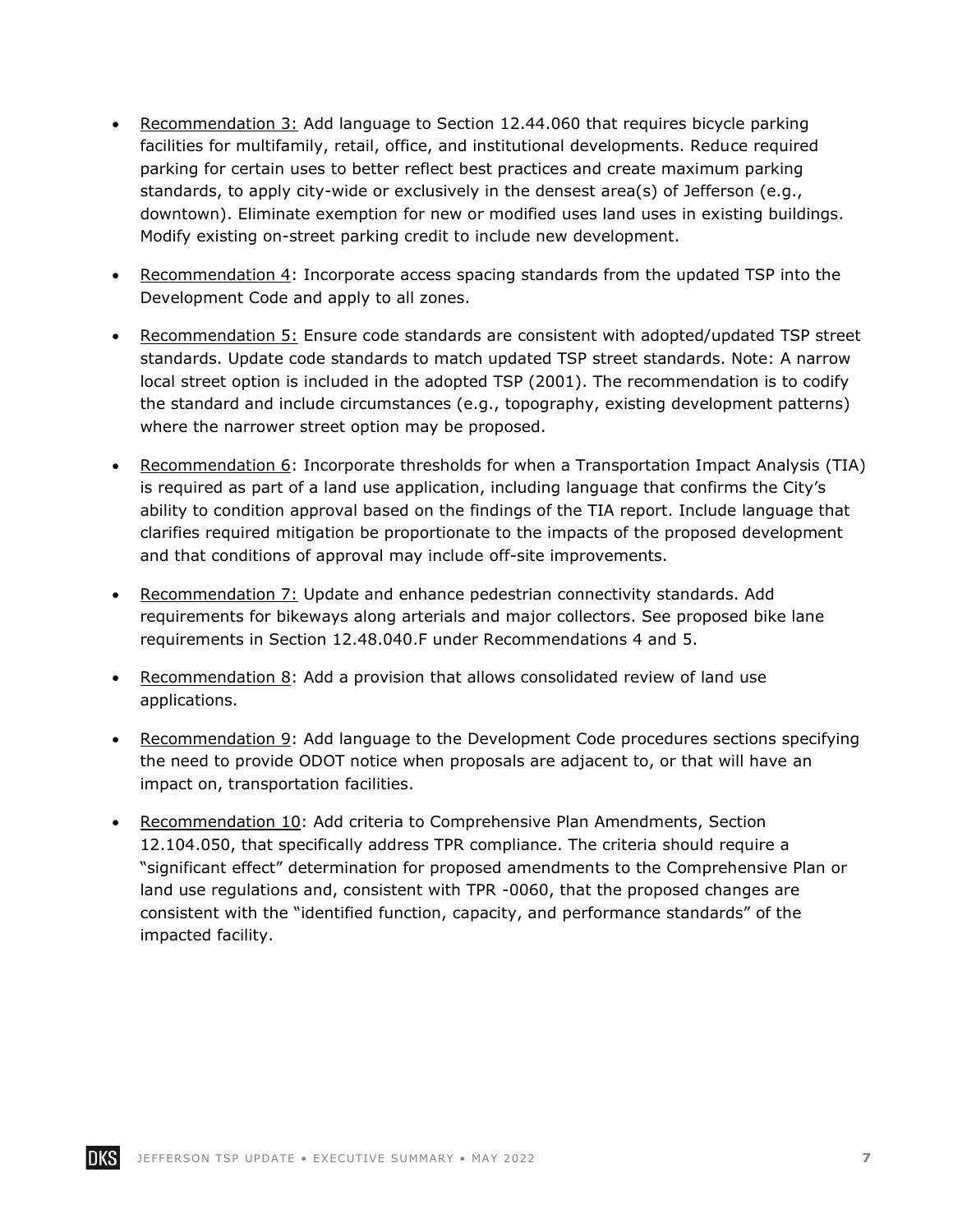# **DISCUSSION OF PARKING AND ROADWAY STANDARDS**

At the joint Planning Commission/City Council work session in March 2022, concerns were raised regarding the proposed code amendments related to off-street parking as well as the roadway design standards for collector roadways. The following describes how those concerns have been addressed.

## **Collector Roadway Standards**

In the draft TSP presented in March, the roadway cross-section for a collector street was shown to have on-street bicycle lanes, with the option for providing on-street parking instead of bicycle lanes with City approval. Due to concerns about restricting on-street parking in neighborhoods, the TSP has been revised to show on-street parking in the cross-section, with the option for including onstreet bicycle lanes in lieu of on-street parking with City approval. **These revised cross-sections are shown in Figure 10 and Figure 11 of the TSP.**

# **Off-Street Parking Requirements**

Because Jefferson is within an MPO, the TSP is subject to specific statewide Transportation Planning Rule (TPR) requirements for reducing parking demand within MPOs. The TSP must include land use and demand management regulations to reduce reliance on automobile travel. Jefferson currently has minimum parking standards in Section 12.44.060, but does not have regulations for maximum parking spaces.

To be consistent with parking plan provisions required by the TPR, the City of Jefferson should regulate the maximum number of parking spaces permitted. Jefferson can choose to create maximum parking standards that apply city-wide, or ones that apply exclusively to specific areas with dense development, such has downtown.

# **Maximum parking standards in commercial and mixed-use zones were recommended in Technical Memorandum #5 (pages 8-9).**

The most notable concerns raised at the joint work session in March were related to the reduction in minimum parking requirements. To provide additional guidance, the City's minimum parking requirements were compared to the Model Code and other small jurisdictions in Oregon (Molalla, Monmouth, and Talent). The comparisons are shown in the table below, and **additional detail can be found in the attachment to Technical Memorandum #5 (pages A11-A12).** 

*Important Note: Meeting current TPR requirements can be accomplished through the implementation of maximum parking standards in selected zones and the inclusion of the multimodal (including transit) projects in the TSP, without reducing minimum parking standards. However, there are proposed changes in the TPR language (set to be adopted later this summer) that may require additional parking policy revisions in the future.*